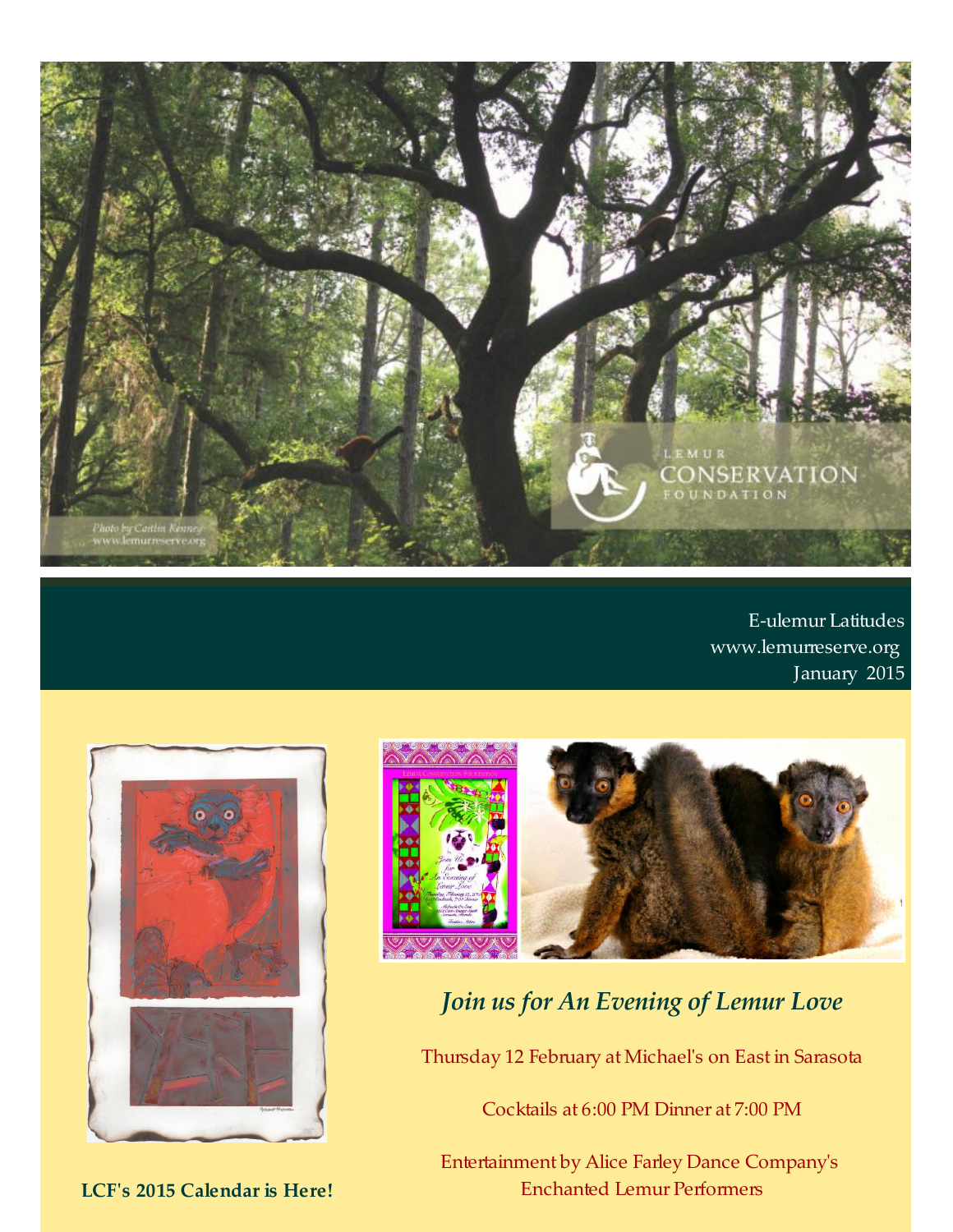**Artist Richard Thomas created the art for LCF's 2015 calendar. Thomas is afifth generation Floridian raised in the wilds of central Floridaand passionate about its diverse floraand fauna. A born naturalist, he fell in love with the lemurs and brought his abiding artistic power and grace to his renderings of them for the Lemur Conservation Foundation Art Collection.**

**As aspecial thank you, all LCF supporters with gifts of \$500and higher willreceive the calendar. You can order calendars with the link below.**

**CLICK HERE to order your [calendar.](http://r20.rs6.net/tn.jsp?f=001Z7JmwBp1kT6OKEeB6br5FSU200upy9eYQ_99Rs3uD9nwuVX7BwE-dtNRUXRG47dCQ-pFc5AffBejZDEZ4ONg8vGK3ueWgAkrELkfPSddjibyWB4-0cCKY1X2HgU5hFcnk7jYzbwbYCGtG5-EHM8MJuYsXQ1zmvT51FVWY0Q8LGCTwWRbkwKAedjeSBUWi_UYYU7FPcTzViKl7SKj537SL8Jkg9Lx0IjS01ni4eJ2zMRqukCibq9zFV87PBnIkmnXqiA65g6ZtgU=&c=&ch=)**

MadagaSCARS - short animated film by LCF Artist Camille Wainer

Benefit proceeds support our efforts to protect lemurs, the most endangered primates, at our Florida reserve and our sister reserve in Madagascar.

*CLICK HERE to RSVP and [purchase](http://r20.rs6.net/tn.jsp?f=001Z7JmwBp1kT6OKEeB6br5FSU200upy9eYQ_99Rs3uD9nwuVX7BwE-di91typhimMVKeia6hanpVPUwUUiH2OVxd4zYVZs8GEl8lbQdZneGQ4fhfbd1Xey6mdgWM2t9BN9w1L8XPfx67d9owZk1SWYSKNgHOkJVDuppo-bKQ5R-9kxfzgeIIXzlT_I8ljUVbQUjzpeA_Mf8dxqN6jsvSv-gK5pURxMYljiY0YZJ3mrZOLm_2Tx6MdVWXippdc46-qwAryySYoZxEaHGu05JmVMug==&c=&ch=) your tickets on line.*

If you prefer to RSVP and purchase your tickets by mail, you can *[download](http://r20.rs6.net/tn.jsp?f=001Z7JmwBp1kT6OKEeB6br5FSU200upy9eYQ_99Rs3uD9nwuVX7BwE-di91typhimMVkWGnw8kWg9Ly8l84Inx-BlF5_ZV0yPxb79zH_n6uOtOZM1tnGF5UgAsAMefmbh0Dc4ObqU9IMtBiveTrg0X-rr7rCYwe7nQpn-0xGanNhg2l2N-94vA_IOSZb8cT5RxtCFVAxRtpFYH-q0BWWVnUFSEYKq1d9AOz8ZuCgAgAcD9KfxJr0LwiIg==&c=&ch=) details here.*

> Mail your RSVP to Lemur Conservation Foundation P.O. Box 249 Myakka City, FL 34251





### **Read Dr. Jane Goodall's Interview With MONGABAY**

*5 [Reasons](http://r20.rs6.net/tn.jsp?f=001Z7JmwBp1kT6OKEeB6br5FSU200upy9eYQ_99Rs3uD9nwuVX7BwE-di91typhimMV0osiaAf4FwGUrgPI3V5DRqC-YRif_95tq2DfXWCmK59KAEcbi1qdoY6OMh2Mw0mH6_OKdD7d8fsH5dZRGvYcBpcnXfbve_My94U6wMioQZtZuPWAFhFuQ03UWzfvCH4hkAdlOAmFODzwHVOgewWdrGZ5O-PUaZni&c=&ch=) to Have Hope for the Planet*



# **It's A #WildWednesday at LCF**

*"My most recent reason for hope is the power of social [media."](http://r20.rs6.net/tn.jsp?f=001Z7JmwBp1kT6OKEeB6br5FSU200upy9eYQ_99Rs3uD9nwuVX7BwE-di91typhimMV0osiaAf4FwGUrgPI3V5DRqC-YRif_95tq2DfXWCmK59KAEcbi1qdoY6OMh2Mw0mH6_OKdD7d8fsH5dZRGvYcBpcnXfbve_My94U6wMioQZtZuPWAFhFuQ03UWzfvCH4hkAdlOAmFODzwHVOgewWdrGZ5O-PUaZni&c=&ch=) Dr. Jane Goodall*

Each Wednesday we join over 100 of our **[Association](http://r20.rs6.net/tn.jsp?f=001Z7JmwBp1kT6OKEeB6br5FSU200upy9eYQ_99Rs3uD9nwuVX7BwE-di91typhimMVtHBfpVZVXu2e9FDAYf-I__d8BFfdtpD4jqKj-qn5-9JMezYJRqS9Fp2Z93qJBrV1FVOyebdbE6anPNXlD-E10w1cBKv_s2qGIZrHh8uueks=&c=&ch=) of Zoos and Aquariums** *(AZA)* colleagues to promote awareness about endangered species, programs, and opportunities to engage with an AZA facility near you. Today it is LCF's turn to 'share!'

Elena Krapcheva of *Madly Video [Production](http://r20.rs6.net/tn.jsp?f=001Z7JmwBp1kT6OKEeB6br5FSU200upy9eYQ_99Rs3uD9nwuVX7BwE-di91typhimMVNghhk1aTJm0La6o6Odo4pEcmzOsktX6rmvtZ4GPEYM1JkHAPjmdOS-I_eETEL4EXV7iftSy9S0Xv7KeTq87RNUHc7uyYh2Sh&c=&ch=)* made this short video at LCF for our contribution to #WildWed. *[CLICK](http://r20.rs6.net/tn.jsp?f=001Z7JmwBp1kT6OKEeB6br5FSU200upy9eYQ_99Rs3uD9nwuVX7BwE-di91typhimMV9wNaBokhK_bH14J7TxJVmtQtk2UZrbBk6jA2c4I8Y6FSm09VXm14Dza4Daqitu0LSUPcR_E0PuGK6wB2sXdYM_c_zwZFfC2ul-jXnb0NTkHWUfnjvo7n3g==&c=&ch=) HERE to watch the video* on YouTube, or follow us and our AZAfriends on Facebook and Twitter.

In the video you will see lemurs as they leap and explore their forest habitat at LCF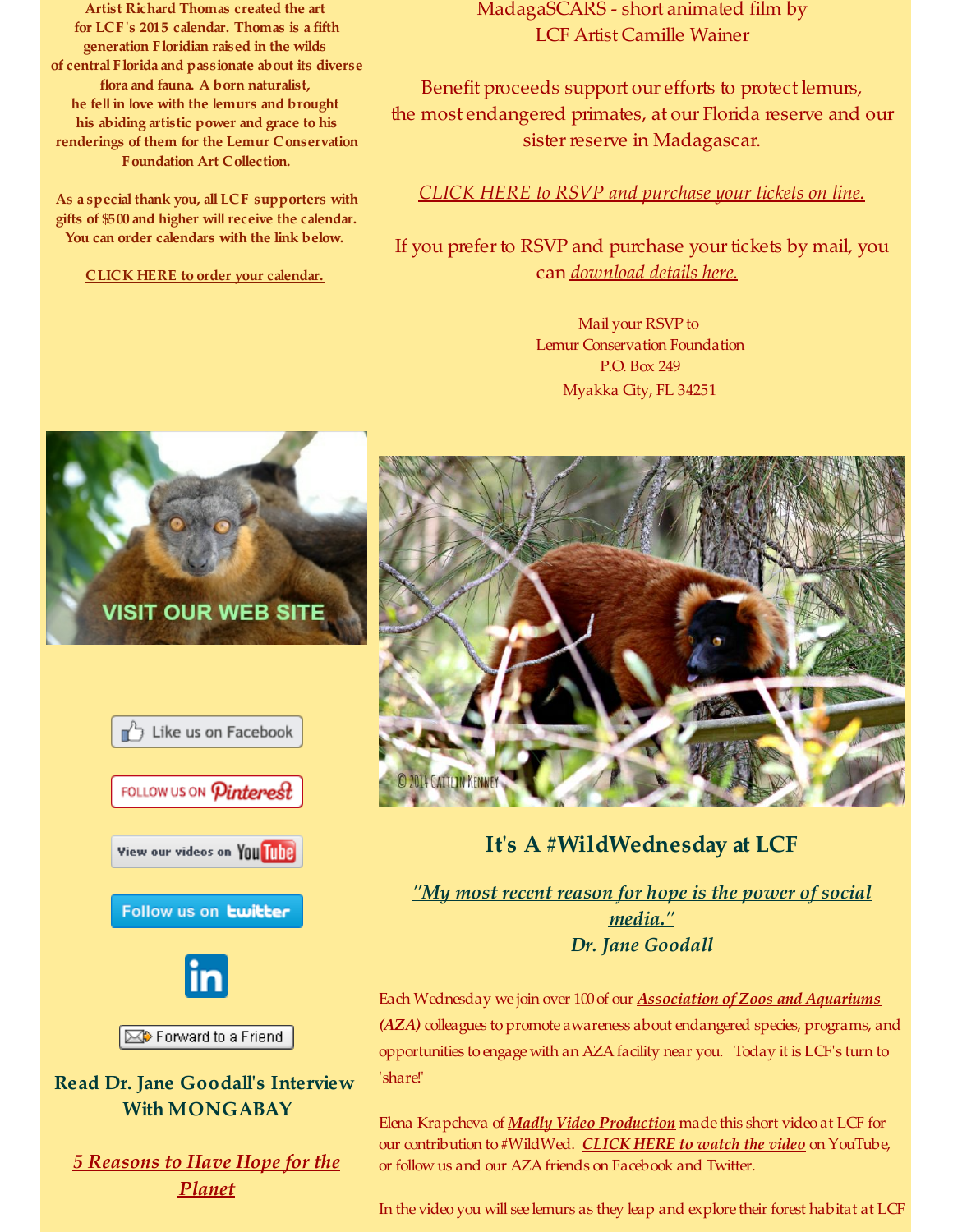

Slash and burn agriculture in Madagascar, photographed by LCF's Executive Director & CEO in August 2104.





**[CLICK](http://r20.rs6.net/tn.jsp?f=001Z7JmwBp1kT6OKEeB6br5FSU200upy9eYQ_99Rs3uD9nwuVX7BwE-diKgV_pOQArD89fNmv942rsT6VpYYGm8weaX6rdYh4Oda8VZNqLIu-qf5EM25WbS86lLZrxgoeRRkWDfEinQQ2bAUXwfrqgtxC_uSz-hZslYN5URol1pQVXWdgtnyYwOMtpT7zs6tTev_VBwjwbheNo=&c=&ch=) HERE to learn more about the Ako Project.**

in sunny Myakka City, Florida. Themultispecies habitats give the lemurs a naturalistic environment where they can leap from tree to tree, climb around in the canopy, forage for leaves and of course play.

## **Welcome LCF's Primate Husbandry Interns**

LCF has established several highly successful programs serving university level students at the undergraduate and postgraduate level, including our Primate Husbandry Internship.

Internships are a critical first step in animal husbandry careers. Today, in the highly competitive animal husbandry field, many organizations require paid internships as a qualification for entry-level employment. Because of LCF's relationships with both academic institutions and the zoological community, the success of our education programs for



university level students, the unique needs of our facility and our expertise with lemurs, our organization is able to offer students a significant level of experience for interns.

LCF's primate husbandry internship offers an exceptional opportunity to receive training at an AZA certified-related institution, with a strong commitment to conservation, education, and animal care.

The Primate Husbandry Interns receive training in these high standards of care including training in proper cleaning, exhibit maintenance, positive reinforcement training, enrichment, diet

preparation, capture and restraint, basic medical care, recordkeeping, and daily monitoring of behavior and heath.

Our internships help establish young professionals in their careers, allow LCF to compete with large organizations for themost qualified internship candidates, create an opportunity to advance our conservation efforts consistently, and allow candidates selected for our internships to make significant contributions to endangered species conservation.

#### **Tiffany Hudson**, **Primate Husbandry Intern**

Tiffany comes toLCF from Catawba, North Carolina. She graduated from Lees-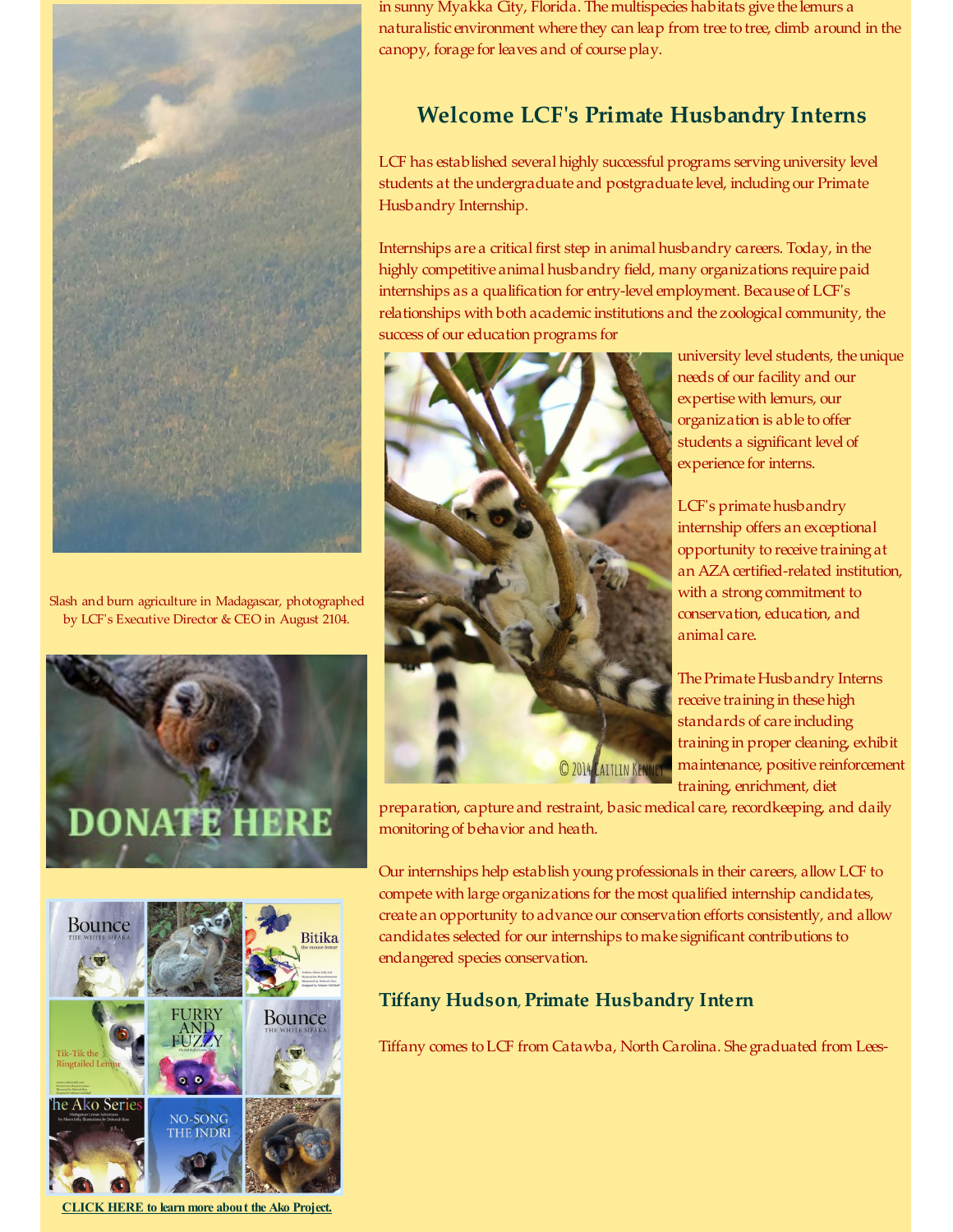

McRaeCollege in North Carolina with a Bachelor degree in Wildlife Rehabilitation. Shedeveloped a great animal care skill set while interning at the Riverbanks Zoo and Gardens in South Carolina with their gorillas and small mammals, as well as her through her work as a Direct Autumn Release Intern, raising and releasing whooping crane chicks at the International Crane Foundation in Wisconsin. Shehas loved lemurs ever since having the opportunity to work with them at Riverbanks and she is very glad to have a more focused experience with them. Tiffany



was drawn to the husbandry internship here at LCF because she loved the idea of the free-ranging habitats and getting a unique chance to really see how the different lemurs interact with one another and their environment, much as they would in Madagascar.

**CLICK HERE for your copy of Lemur [Latitudes](http://r20.rs6.net/tn.jsp?f=001Z7JmwBp1kT6OKEeB6br5FSU200upy9eYQ_99Rs3uD9nwuVX7BwE-dtNRUXRG47dCoE8_734EX1Uafa3jJmT-inI_3dC67B1DV2ZU0cDIediG4MEltDiVkC3_JHPYVkKePdN_NRJ0ZS96S8m9ZBgyPNNf7oClX5ZZpjDeigMbXFRE-BiAJhbWHsjn4ee4X6yuum5LOq3KWOv256mHdBBIyUCIxF9k0-6OgbQWiBtQTEb8cYkHC9yAKg==&c=&ch=) Autumn 2014 edition**





**Visit our [Amazon](http://r20.rs6.net/tn.jsp?f=001Z7JmwBp1kT6OKEeB6br5FSU200upy9eYQ_99Rs3uD9nwuVX7BwE-dvEB35iBvGc-iPxbWry_5zGHwGc-rK24989VVeX2md20cUBHKvvqy-lkl3uJLD97PQreNKolJy_h3RLfu_ZnZ-ahdRTjirLYODir15MAi9N3Plg5biY2XB6_KeOD9sCjjld9YjP3ktx8FvCQe2i6MrU=&c=&ch=) Shop**



**Jennifer Schumacher,** primate husbandry intern

Jennifer hails from Centreville, Virginia, but found her way to Florida to study at the University of Central Florida. There she graduated with a Bachelor degree in Environmental Studies, a program that offered a Zoo and Aquarium Management course with Disney's Animal Kingdom. Jennifer's background is in marine wildlife and shehas worked as a research intern with the UCF Marine Turtle Research Group, as well as an animal care and

training intern at Dolphins Plus in Key Largo. She is a member of IMATA, the International MarineAnimal Trainer's Association and even had the opportunity to attend the 2014 Annual IMATA conference held alongside the AZA Annual Conference in Orlando. Jennifer was interested in theLCF Husbandry Internship because she is looking to expand her animal care experience and cultivateher skills as an animal trainer and caretaker. She also liked that LCF is an AZACertified Related Facility.



#### **PTAG Meeting & Workshop**

LCF and New College of Florida are hosting a PTAG Meeting & Workshop from 1 -6June at LCF in Myakka City and at New College of Florida in Sarasota.

If you would like to attend the event *[CLICK](http://r20.rs6.net/tn.jsp?f=001Z7JmwBp1kT6OKEeB6br5FSU200upy9eYQ_99Rs3uD9nwuVX7BwE-di91typhimMVzk8r046mexUa0uPEcsIrDSFBXMvMjIkh7-mnOKMpNzTAUYVKympELTK1shV8JuooaPWmzaH0xVimr-5F55SbuV6wIJba1qII5hDqm2IRgydYatZQmQINg44sS2UjrUpPizDvNaRSnS8QY77v8RvKPwv0Q85N1bB89Bm_gp3QLq_BR_PQdjS7BA==&c=&ch=) HERE* for more information about